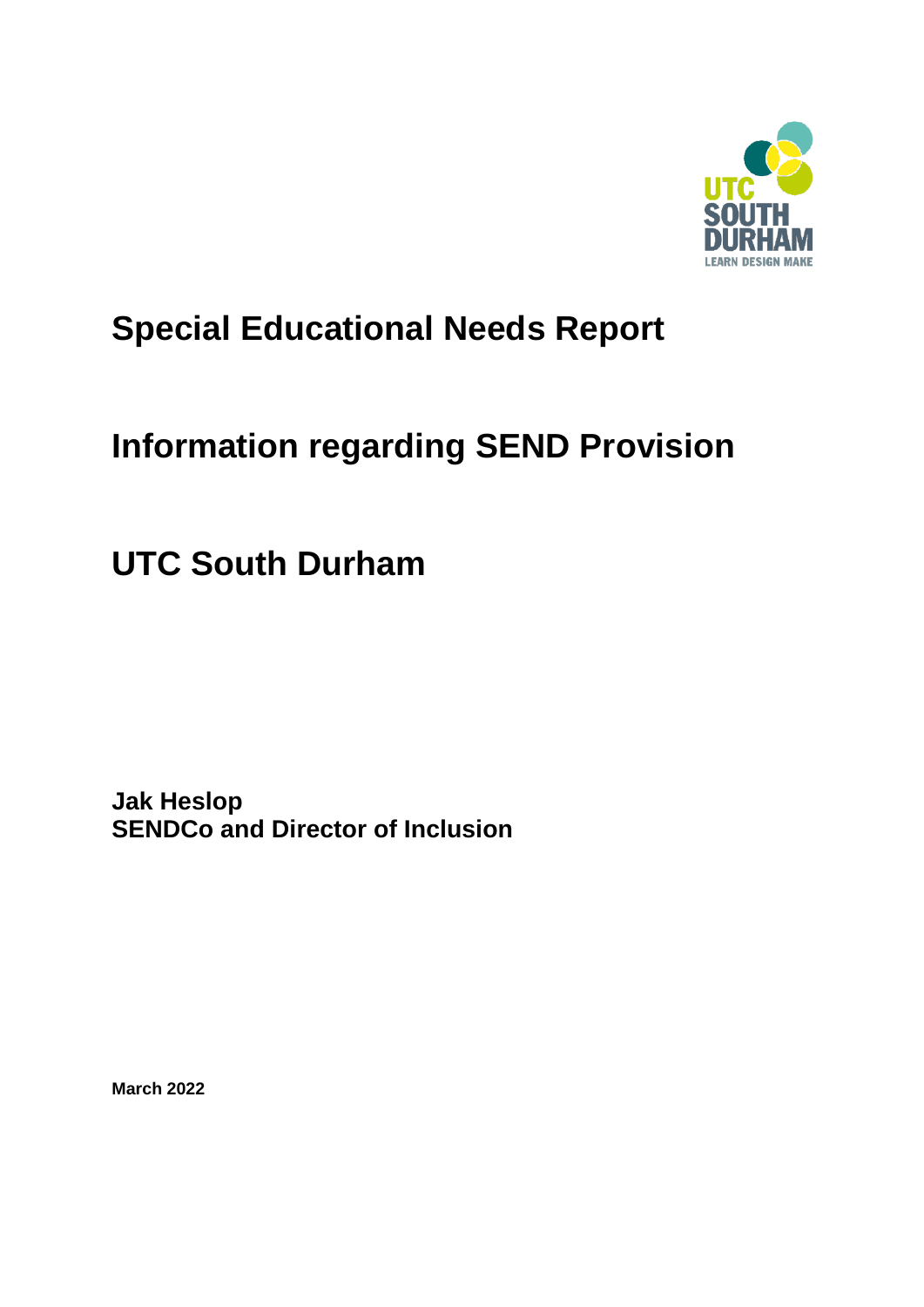# **Schedule of Information**

The following information is broken down into sections in line with Schedule 1, Regulation 51 of the Special Educational Needs (Information) Regulations in the Children and Families Act 2014.

#### **1. Educational needs provided for by the school**

UTC South Durham (UTC SD) defines Special Educational Needs as any student who has any barrier that hinders their access to a standard differentiated curriculum. This includes those who have a significantly greater difficulty in learning and significantly slower progress than their peers, or have a disability that prevents or hinders them from making use of our educational facilities.

UTC SD currently provides for a number of students with a range of difficulties. These include:

- Communication and interaction
- Social, emotional and mental health difficulties
- Cognition and learning
- Sensory and / or physical

#### **2. The assessment and identification of students with SEND (Special Educational Needs and / or Disabilities)**

UTC SD will adopt a graduated response to meeting special educational needs that requires the initial use of classroom and UTC SD resources before bringing specialist expertise to bear on the difficulties that a student is experiencing. When a student has been identified as having special educational needs, UTC SD will intervene appropriately. Such interventions are a means of helping UTC SD and parents match special educational provision to individual student needs.

#### **3. Information on meeting the needs of students**

#### **3a. Self-evaluation of effectiveness**

All students, including those with SEND, are assessed on a regular basis. Teachers formally assess and review progress and attainment which is communicated to parents by a report that is sent home. Additionally, a parents' evening is held each academic year, when there is an opportunity to discuss progress, attainment and next steps. Between these, parents are able to contact their child's mentor, crew leader, the Student Support or SEND Team and meet with them and the SENDCo. All students with an Education, Health & Care Plan have an Annual Review. SEND students who are on the SEND register will also have regular interaction with the SEND team.

#### **3b. Assessing and reviewing progress**

The progress made by all students is regularly monitored and reviewed by teachers. Initially, concerns registered by teachers, parents or other agencies are addressed by appropriate differentiation within the classroom. When a student is found not to make progress, despite high quality teaching, the SENDCo, teacher and parent should assess whether the child has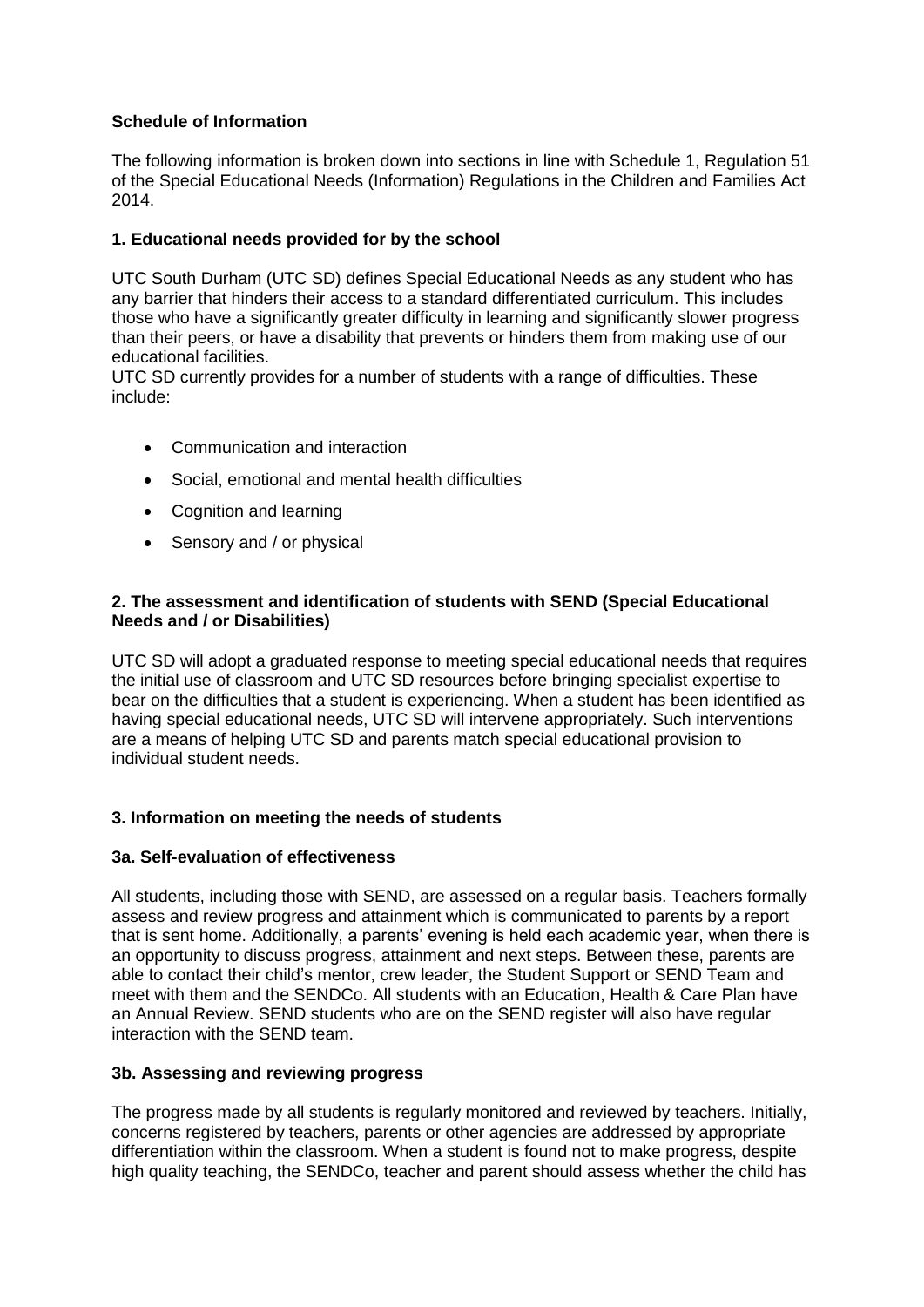a SEND whilst gathering evidence. A child is considered to have SEND if they fit into one or more of the four broad areas of need listed in Section 1.

In a very few cases, if a student continues to demonstrate significant cause for concern despite interventions, a request may be made to the Local Authority for an EHCP. This will decide the nature of the provision necessary to meet the student's SEND. If this cannot reasonably be met by UTC SD, then the LA may provide extra resources.

# **3c. Approach to teaching students with SEND**

Our teachers have high expectations of all students, including those with SEND. All teachers will be made aware of a child's individual needs (through the SEND Register, Staff Briefings and CPD sessions) and will make every effort to adapt their lessons to meet these requirements.

We will assess and apply for exam Access Arrangements according to the Joint Council for Qualifications (JCQ) exam regulations if that is identified as a need.

#### **3d. Adaptations to improve access for SEND**

Most of our students follow the UTC curriculum, but if deemed appropriate some adjustments may be made for a student to match their individual needs. Our school is a safe and accessible building and we do our best to make it welcoming to all members of our community. All safeguarding procedures and risk assessments are in place and adhered to by all staff.

#### **3e. Additional Support**

All staff are here to support students and to address the additional needs of our students, including those with SEND. Resources are allocated based on evidence of need and effectiveness. Students with an EHCP have resources allocated in order to achieve the objectives raised in their statement or plan and in agreement with parents. Students with EHCPs will have targets and strategies set by agreement with the student and their parents with input from relevant professionals, including UTC SD staff. Annual reviews involving the student, parents, subject staff teachers and other professionals evaluate those targets and strategies. The decision is based on evidence of need and impact.

#### **3f. Available additional activities**

UTC SD offer a wide range of experiences and activities that are available for students in addition to those available in accordance with the curriculum; They are open to all students, including students with SEND. We also run revision sessions for students as and when required.

#### **3g. Supporting students with emotional or social needs**

At UTC SD we take our pastoral responsibilities seriously. One way we support our students is by assigning them to a mentor or crew leader who will (in most cases) remain with them as they progress through the school. This provides continuity and builds a strong relationship between mentor and students as they work together. We also work with the following external agencies:

- CAMHS
- Educational Psychologists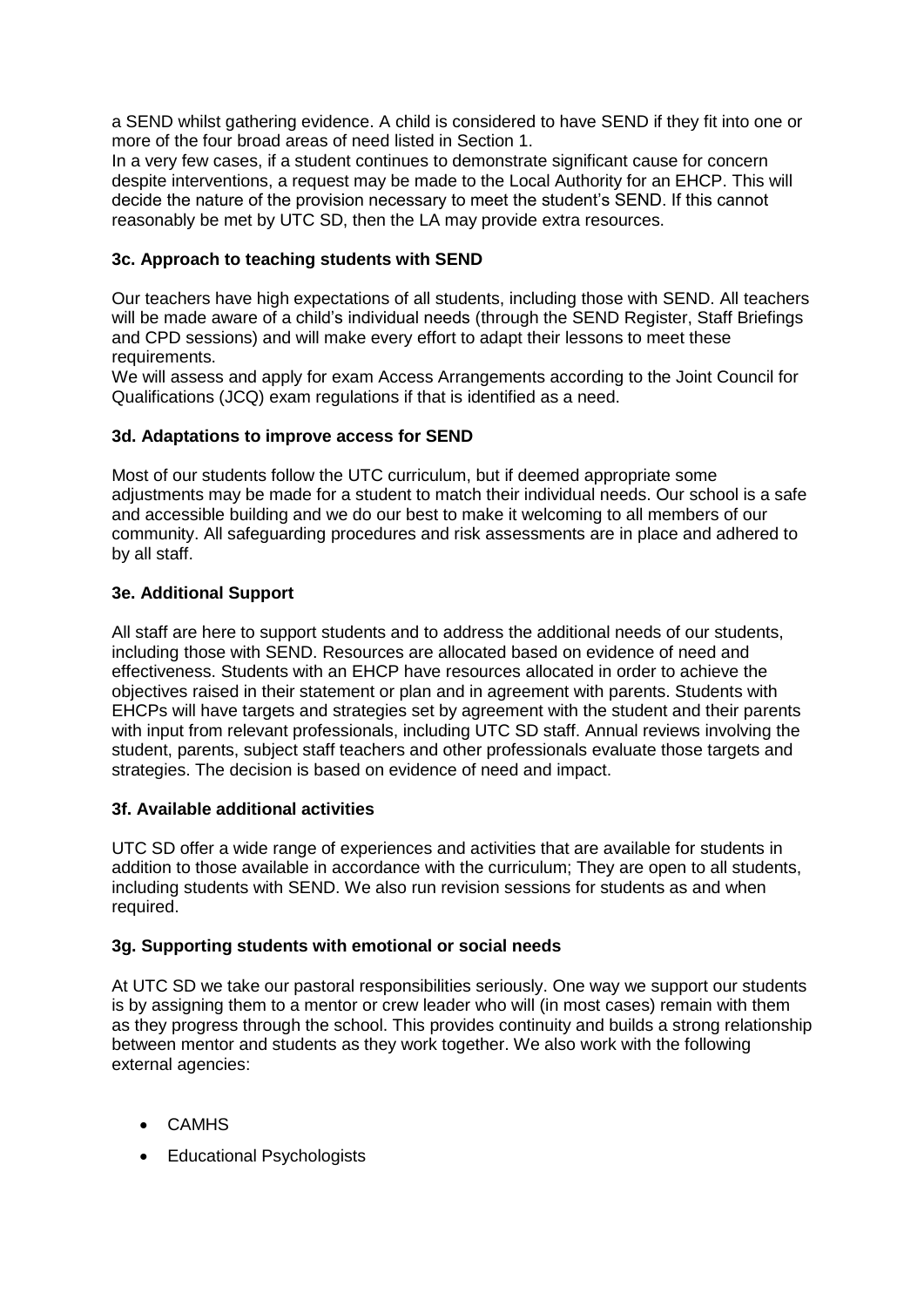- Sensory Support Team Auditory
- Sensory Support Visual
- School Nurse Team
- Occupational Therapy
- **SENDIAS**

#### **4. Name and contact details of the SEND Team**

If you think your child has a Special Educational Need, please feel free to contact your student's Crew Leader, mentor or any of the SEND Team. They can be contacted on 01325 430250 or via email at: office@utcsouthdurham.org

SENDCo: Jak Heslop Student Support – SEND and Sixth Form: Nicola Martin Faculty Director Student Wellbeing: Leanne Tippey SEND Trustee: Steve Brain

The SENDCo / Director of Inclusion is responsible for:

- Determining the strategic development of the SEND policy and provision at UTC SD with the ultimate aim of raising the achievement of students with SEND need.
- Working with the TA team to ensure that the provision made for students supported on a 1 to 1 basis matches that on their EHCP
- Working with the TA team to ensure that identified students make suitable academic and emotional, social progress
- Collaborating with SENDCos in partner schools in order to facilitate joint policies, and ensure efficient and effective sharing of expertise, resources and mutual support.
- Liaising with and advising colleagues on all matters relating to SEND.
- Contributing to the continuing development and training of UTC SD employees.
- Overseeing the review and maintenance EHCPs and records for all SEND students.
- Overseeing the day-to-day operation of UTC's SEND Policy.
- Co-ordinating provision for SEND students.
- Liaising with and advising colleagues on all matters relating to SEND.
- Organising and maintaining the records of all SEND students.
- Liaising with parents of SEND students
- Liaising with external agencies including the LA staff with responsibility for SEND and the educational psychology service, health and children's services, voluntary bodies and others as relevant/appropriate.
- Reporting to, and working with, Trustees in regard to the progress of SEND students.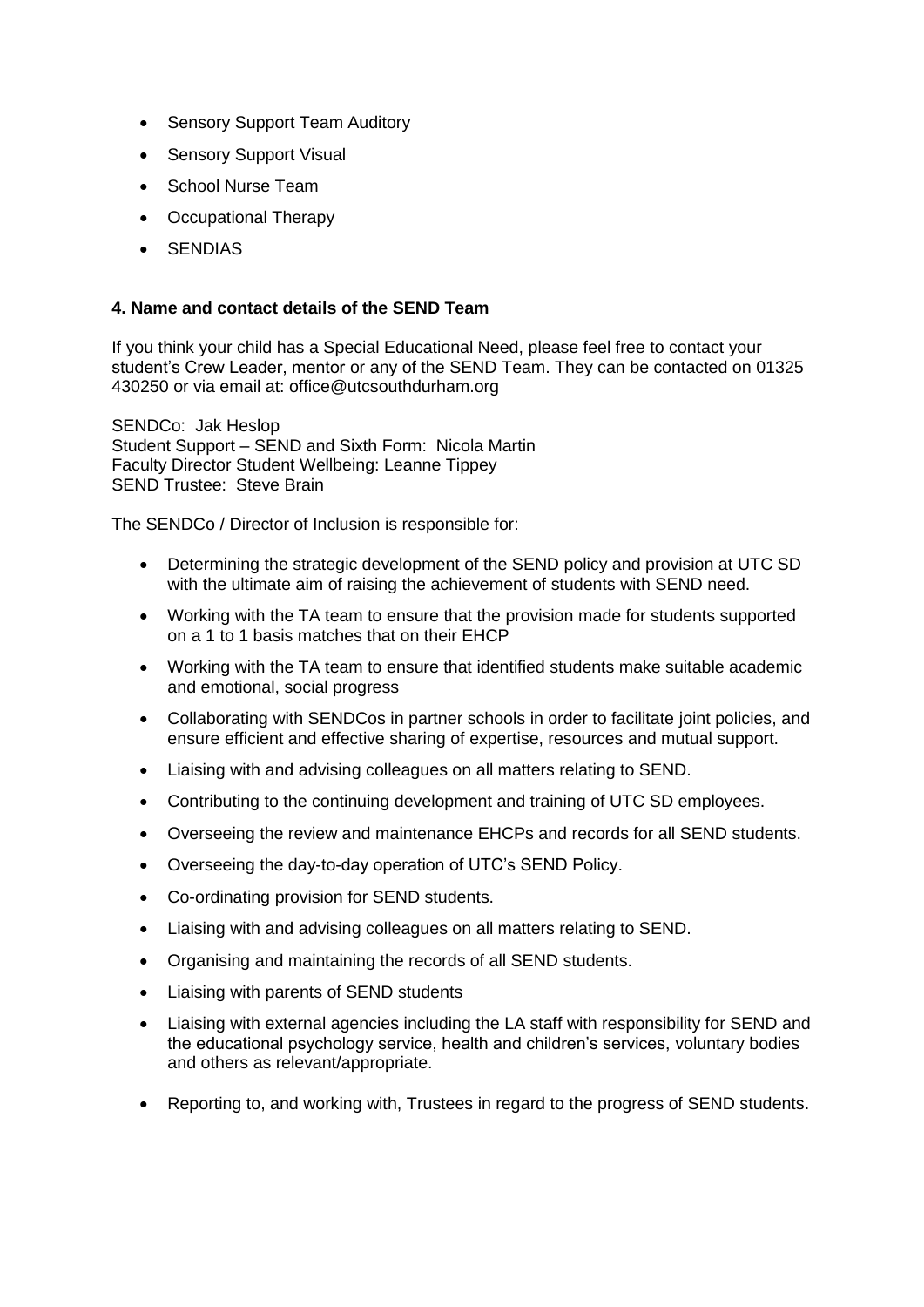# **5. The expertise and training of staff in regards to student SEN**

See section 4 for SEND Team. Within this team, we have staff who have a range of experience and training covering various SEND needs. All of the SEND team are expected to keep their knowledge of SEND up to date and to attend additional relevant training throughout the year.

Staff who are new to the school follow an induction programme which includes training and information on SEND. As a UTC we can call on support from specialist organisations from within the Local Authority as well as Health and Social Care Services.

# **6. Equipment and facilities available for SEN provision**

As a UTC we can access a range of services from within the local area. These services are contacted when necessary and appropriate, according to a child's needs. If you believe your child needs specialist equipment or other facilities, please contact the SENDCo or discuss the issue at the next review/parents evening.

#### **7. Arrangements for consulting with parents**

We also welcome opportunities to work with parents and carers and, should any parent wish to discuss any issues regarding the student, they are welcome to contact the SEND Team.

#### **8. Arrangements for consulting with children**

As part of the regular review procedure, students on the SEN register will regularly feedback on their own progress and how they feel their support is proceeding. SEN Students with an EHCP submit their views as part of their Annual Review, as well as attending the review itself. Students contribute to the setting of their own targets and strategies and is an important part of the ECHP and target setting for SEN.

#### **9. Complaints procedure regarding SEN provision at the school**

Concerns and complaints are dealt with in line with the UTC complaints procedure. Any initial concerns should initially be raised with the mentor or crew leader of the student and, should this not resolve the concern, with the SENDCo. Further information on how to express a concern or raise a complaint by phone or in writing can be found in the UTC SD complaints procedure.

#### **10. Relationships with external bodies**

Details of the local authorities are listed in section 13.

#### **11. Contact details of support services**

For learning support queries, or information regarding exam access arrangements, please contact our SENDCo.